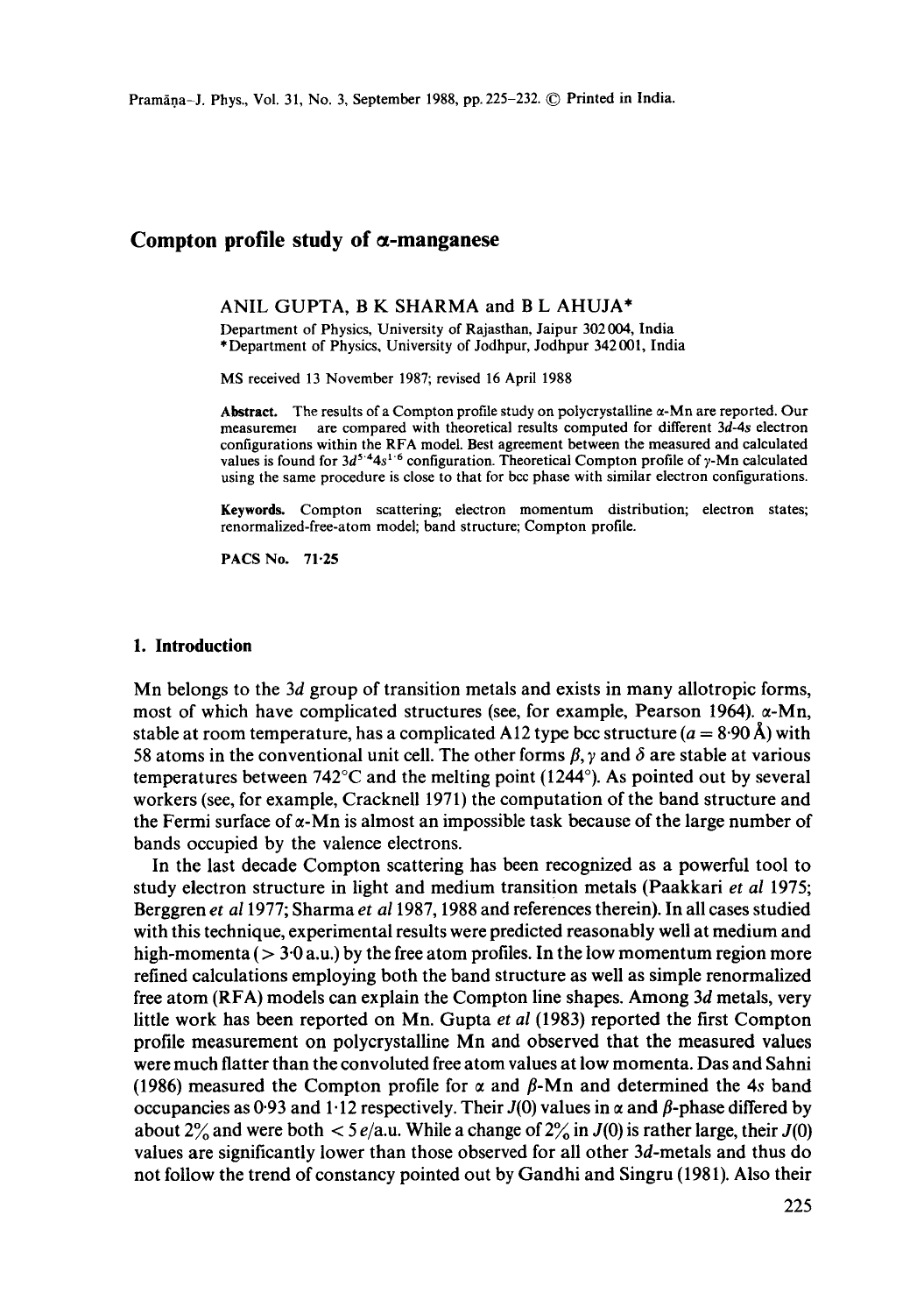values around 5 a.u. were much higher than the free atom values. It was therefore considered worthwhile to reinvestigate the case of Mn.

In this paper we present our experimental Compton profile for  $\alpha$ -Mn corrected for various effects. In order to determine the *3d-4s* configuration, theoretical Compton profile has been computed using the RFA model. Theoretical results for three different electron configurations namely  $3d^64s^1$ ,  $3d^{5.4}4s^{1.6}$  and  $3d^54s^2$  are presented and compared with our experiment. Also, since theoretical results from band structure calculation on fcc  $(y)$  Mn (Srivastava and Ojha 1984) were available, we extended our RFA calculations to fcc Mn also. These results described in detail elsewhere (Gupta 1987) have also been compared with those for  $\alpha$ -Mn. In § 2 some salient features of our experimental method are discussed. Section 3 briefly deals with the method of calculation with the results and discussion in  $§$ 4.

## **2. Experimental procedure**

The sample used in this study, a polycrystalline sheet of 2.67 mm (purity better than  $99.9\%$ , was prepared by vacuum sublimation method at the Uppsala University, Sweden. The details of the method are given elsewhere (Richardson 1981). Pure Mn ingot was placed in a recrystallized alumina crucible and covered with another similar crucible. The entire arrangement was placed in an evacuated chamber of an RF furnace heated to about 1100°C. The greyish white and brittle sample so obtained was subjected to X-ray diffraction analysis at USIC, Roorkee, employing an X-ray generator (PWl140/09) having a Zr filter with Mo target (35kV, 20mA). The diffraction patterns confirmed the sample to be  $\alpha$ -Mn with lattice constant (a) in agreement with the value accepted for this phase (Pearson 1964).

The Compton profile has been measured using the high intensity Compton spectrometer described elsewhere (Singh 1986; Das Gupta *et al* 1988; Sharma *et al* 1988). The experimental procedure is briefly summarized in what follows: Gamma-rays from a 5 Ci annular <sup>241</sup>Am source were scattered by the sample  $(\alpha-Mn)$  through a mean angle of  $160^\circ$  ( $\pm$  2.5°) and detected using a planar intrinsic Ge detector (FWHM 415eV at 60 keV). The channel width (58.6 eV) corresponds to  $\lt 0.1$  a.u. of momentum. About 65,000 counts/channel were collected at the Compton peak in 18,000 seconds A separate measurement was made without the sample to obtain the background contribution which was scaled to the measurement time for the sample and then subtracted point by point from the measured data. The Compton peak-to-background ratio was about 600: 1. After background subtraction the profile was corrected for the effects of instrumental resolution, sample absorption and energy dependence of the Compton scattering cross-section and then converted to the momentum scale to obtain *J(Pz)* (Manninen *et al* 1974; Paatero *et al* 1974). Since the sample thickness was not negligibly small, the multiple scattering was corrected following the Monte Carlo procedure of Halonen *et al* (1975). This removed the contribution of elastic and inelastic double scattering (DS) events. The effect of DS correction at  $J(0)$  was about 4.8%. Finally, the experimental Compton profile was normalized to have an area of 11.07 electrons which corresponds to the area of the free atom profile in  $0-7.0$  a.u. The contribution of ls electrons was included only upto 6 a.u. because in our arrangement for higher  $p<sub>z</sub>$  values the recoil energy becomes less than the K-shell binding energy in Mn.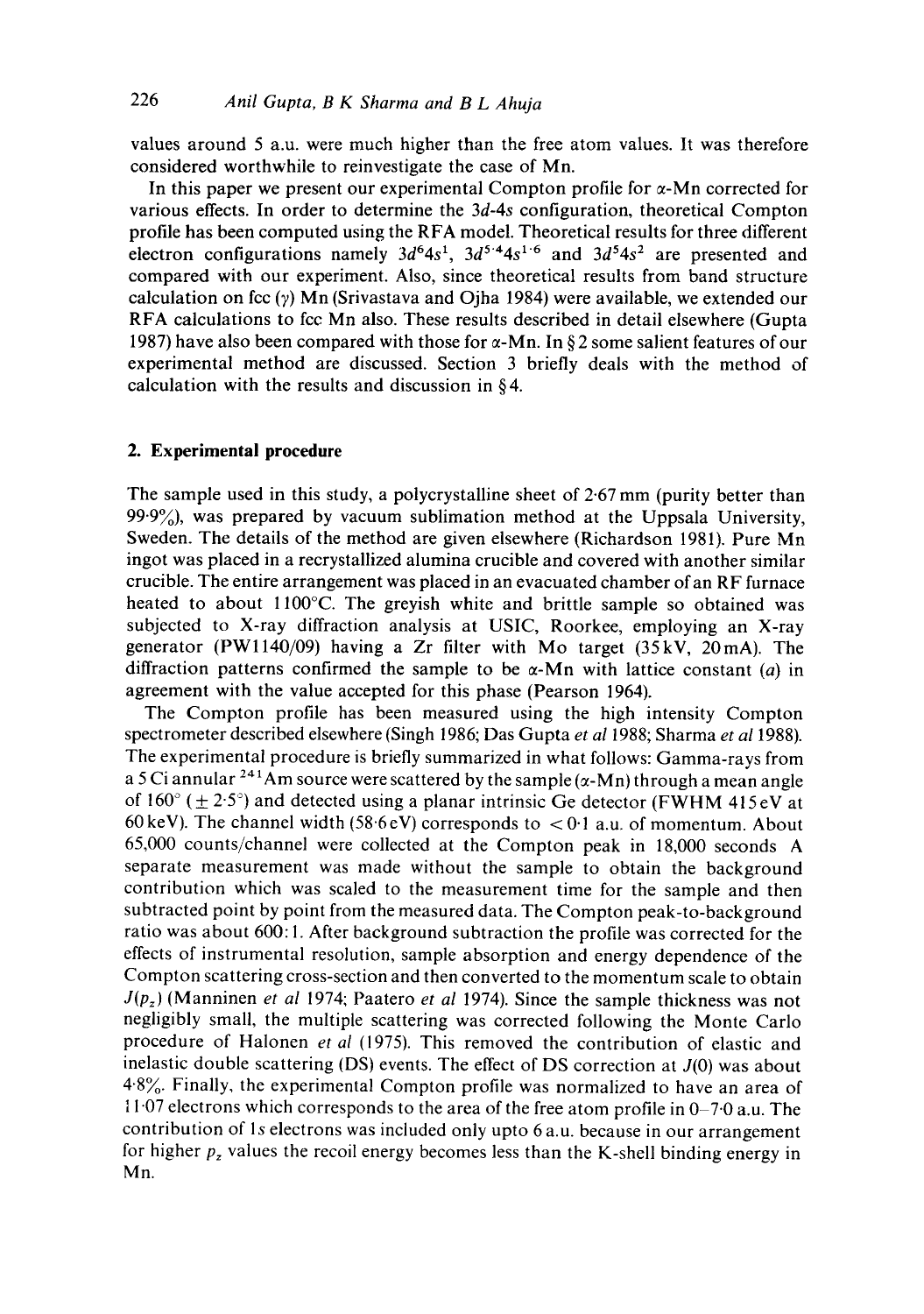# **3. Calculation**

Following Berggren (1972), the Compton profile  $J(p_z)$  for a polycrystal measured along the  $p_z$  direction is related to the electron momentum density  $\rho(\mathbf{p})$  through the equation

$$
J(p_z) = \int_{p_z}^{\infty} 2\pi \langle \rho(\mathbf{p}) \rangle p \, \mathrm{d}p,\tag{1}
$$

where  $\langle \rho(\mathbf{p}) \rangle$  is the spherical average of the electron momentum density  $\rho(\mathbf{p})$  and integration is over the plane of constant  $p_z$ .

In order to calculate  $J(p_z)$  one must know  $\rho(\mathbf{p})$ . For the inner core electrons free atom wavefunctions can be used and then it is straightforward to obtain  $\rho(\mathbf{p})$  for these electrons. For valence electrons, as pointed out earlier, the band structure methods cannot be applied in the present case because there are more than 100 occupied bands in  $\alpha$ -Mn (Cracknell 1971). We, therefore, followed Berggren's (1972) approach based on the RFA model which is known to be a reasonable compromise between the crude free atom model and the elaborate band structure methods. It was noticed that using the R FA model Gelatt *et al* (1977) had computed the cohesive energy for Mn choosing an fcc structure and their value was in close agreement with the measured data. As is well known, in this approach the free atom wavefunctions are truncated at the Wigner-Seitz (WS) sphere and renormalized to unity within the WS sphere to preserve charge neutrality. Thus, the first problem was the choice of the WS radius because in  $\alpha$ -Mn the arrangement of atoms in the 58-atoms unit cell is complex with three different types of atoms having a different volume for each state. In order to overcome this situation we assumed that the total energy (also the cohesive energy) is sensitive to the density but is only weakly dependent on the crystal structure (see, for example, Gelatt *et a11977;* Min *et a11986).* Since the total energy is directly related to the second moment of Compton profile, it is natural to expect that the "spherically-averaged' Compton profiles would also exhibit little sensitivity to the crystal structure as has been observed by several workers (see, for example, Bacalis *et al* 1986, Ahuja *et al* 1987). We, therefore, first determined the average volume per atom of the unit cell of  $\alpha$ -Mn and then the value of WS radius. This procedure ensured that the bulk density in the simple structure (bcc) remained the same. In this way we expected to obtain a reasonable estimate of the 'averaged' Compton profile for the valence electrons in  $\alpha$ -Mn. The value of WS radius so obtained was  $2.7$  a.u. It turned out that about  $30\%$  of the 4s wavefunction was in the WS sphere compared to a value of  $95\%$  in the 3d electrons. The effect of the renormalization was therefore considered only for 4s electrons. In figure 1 we plot the free atom as well as RFA wavefunctions for 4s electron for  $3d^54s^2$  configuration.

For cubic metals, the Compton profile  $J_{4s}(p_z)$  for 4s electrons can be written as (Berggren 1972)

$$
J_{4s}(p_z) = 4\pi \sum_{n=0}^{\infty} |\psi_0(\mathbf{K}_n)|^2 G_n(p_z),
$$
 (2)

where  $K_n$  is a reciprocal lattice vector and  $p_z$  the projection of electron momentum **p** along the scattering vector direction.  $\psi_0(\mathbf{K}_n)$  is the Fourier transform of the RFA wavefunction.  $G_n(p_z)$  is the auxiliary function involving reciprocal lattice vectors  $K_n$  and the Fermi momentum  $p_F$  as discussed by Berggren (1972). The Compton profile  $J_{4s}(p_z)$ was computed for the bcc structure from equation(2) for different *3d-4s* configurations.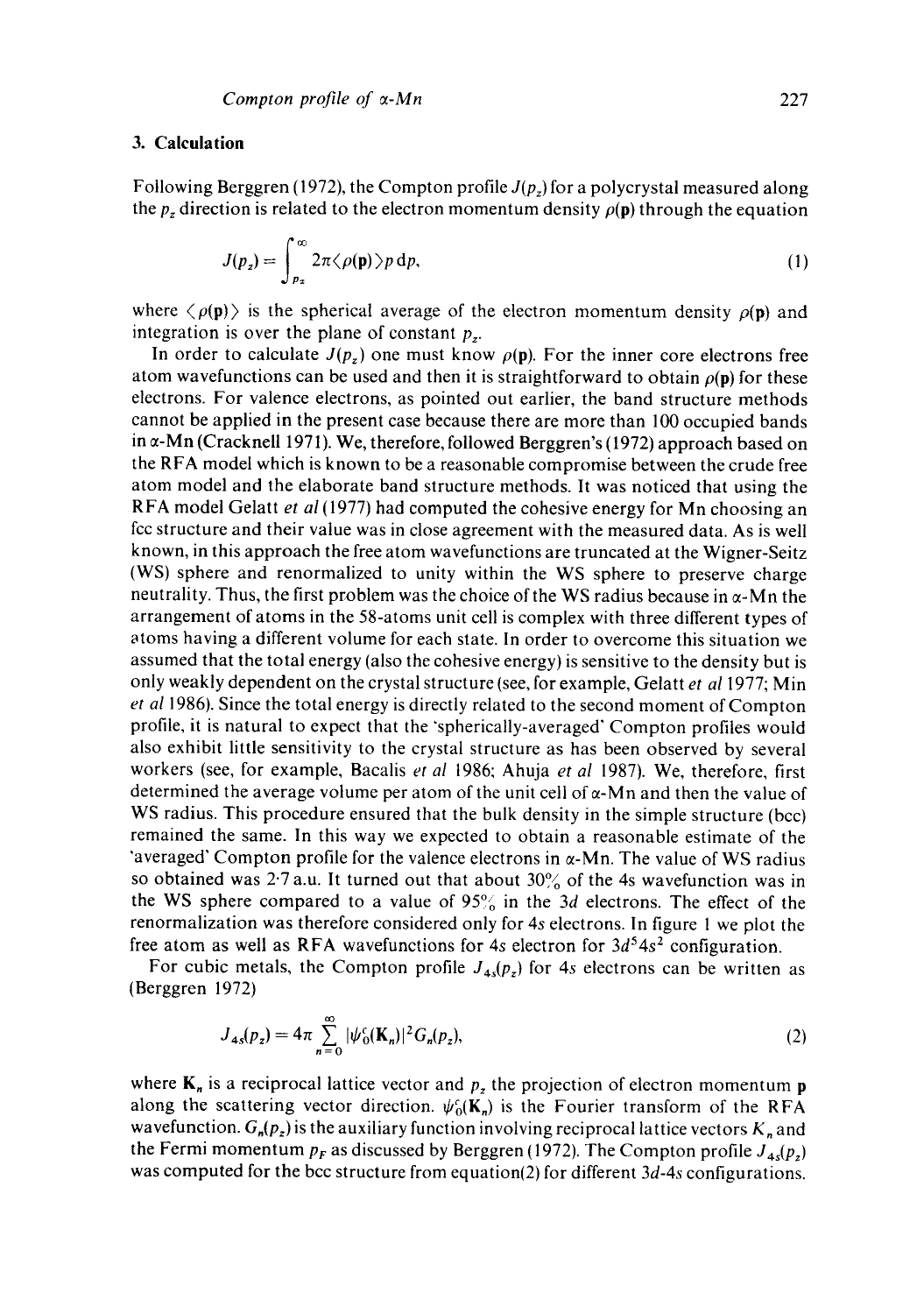

**Figure 1.** Free atom 4s wavefunction (for Mn) before  $(-,-)$  and after  $(-)$  truncation and renormalization to one within the Wigner-Seitz sphere.

The free-atom Hartree-Fock wavefunction for Mn was taken from Clementi and Roetti (1974) for  $3d^64s^1$  and  $3d^54s^2$  configurations. For the configuration  $3d^5$ <sup>4</sup>4s<sup>1-6</sup>, the wavefunction for the  $3d^54s^2$  was used but the value of  $p_F$  and the normalization of  $J_{4s}(p_z)$  was kept according to the number of 4s electrons (i.e. 1.6). The values of the Compton profile of 3d electrons and other inner electrons were taken from Weiss *et al*  (1968). The total theoretical Compton profiles corresponding to all electrons in  $\alpha$ -Mn were obtained for the above three configurations by adding these contributions and then convoluted with the residual instrumental function (RIF) for a proper comparison with the deconvoluted experimental data (Paatero *et al* 1974).

### **4. Results and discussion**

The experimental Compton profile for  $\alpha$ -Mn is presented in table 1 along with our results of RFA calculations for three configurations namely  $3d^{6}4s^{1}$ ,  $3d^{5}4s^{2}$  and  $3d^{5.4}4s^{1.6}$ . Theoretical values have been convoluted with the RIF of our spectrometer (Singh 1986) and all these values are also normalized to 11.07 electrons. The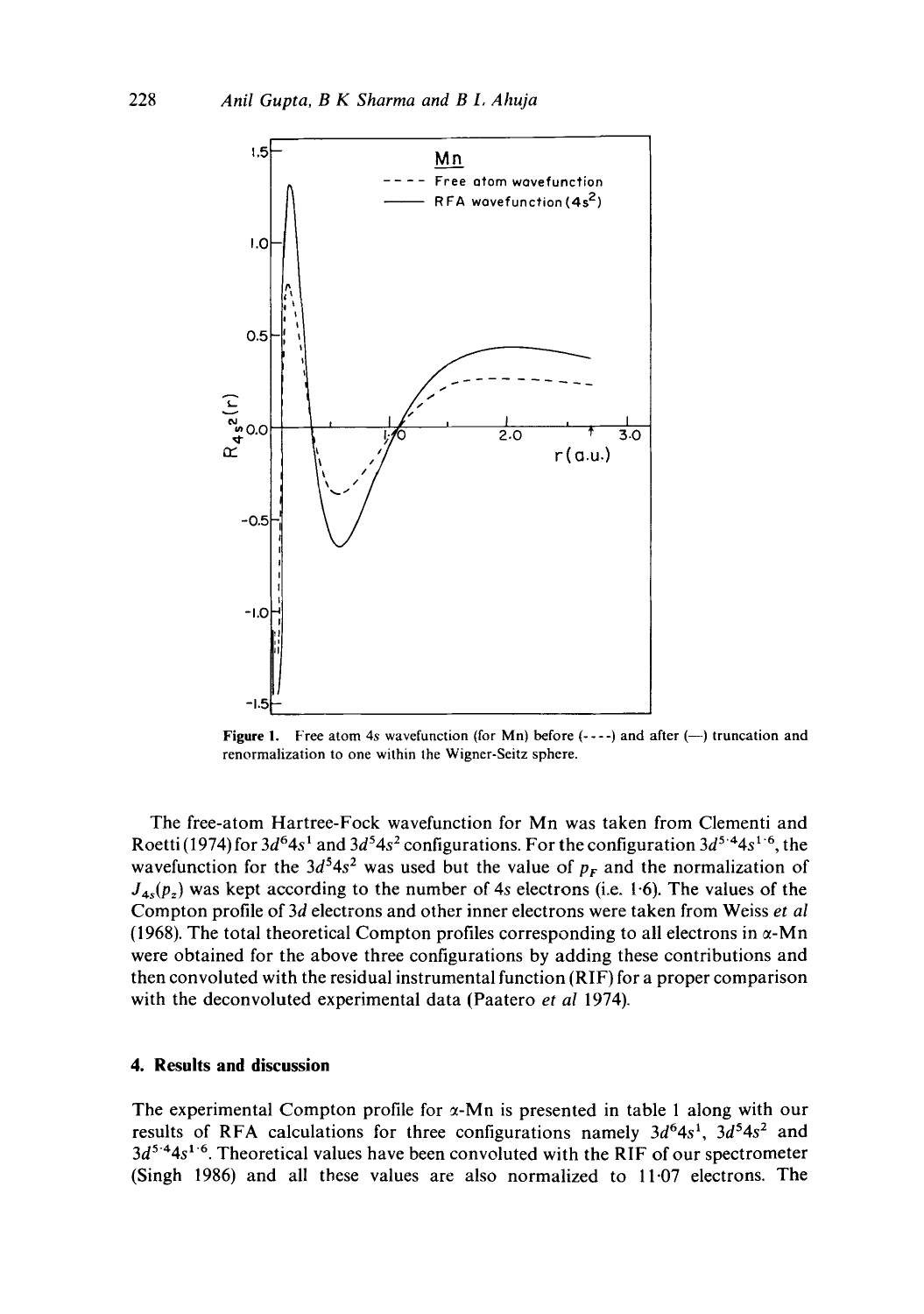| $p_z$<br>(a.u.) | Theory (RFA)                  |                               |                                      |             |                   |
|-----------------|-------------------------------|-------------------------------|--------------------------------------|-------------|-------------------|
|                 | Core<br>$+$<br>$3d^{6}4s^{1}$ | Core<br>$+$<br>$3d^{5}4s^{2}$ | Core<br>$^{+}$<br>$3d^{5.4}4s^{1.6}$ | Experiment  |                   |
|                 |                               |                               |                                      | Before D.S. | After D.S.        |
| $0-0$           | 5.113                         | 5.463                         | 5.340                                | 5.034       | $5.276 \pm 0.037$ |
| 0 <sub>1</sub>  | 5.080                         | 5.435                         | 5.306                                | 5.030       | 5.256             |
| 0.2             | $5-009$                       | 5.365                         | 5.231                                | 4.985       | 5.190             |
| $0-3$           | 4.879                         | 5.232                         | 5.091                                | 4.899       | 5.069             |
| $0-4$           | 4.731                         | 5.063                         | 4.919                                | 4.776       | 4.921             |
| 0.5             | 4.541                         | 4.830                         | 4.696                                | 4.620       | 4.749             |
| 0.6             | 4.362                         | 4.587                         | 4.463                                | 4.438       | 4.547             |
| 0.7             | 4.159                         | 4.299                         | 4.211                                | 4.238       | 4.338             |
| 0.8             | 3.985                         | 4.042                         | 3.978                                | 4028        | 4.118             |
| 0.9             | 3.801                         | 3.774                         | 3.756                                | 3.816       | 3.893             |
| 1 <sub>0</sub>  | 3.644                         | 3.559                         | 3.566                                | 3.605       | $3.664 \pm 0.031$ |
| $1-2$           | 3.334                         | 3.196                         | 2.246                                | 3.209       | 3.224             |
| 1.4             | $3 - 028$                     | 2.908                         | 2.962                                | 2.855       | 2.844             |
| 1.6             | 2.714                         | 2.621                         | 2.659                                | 2.539       | 2.520             |
| 1.8             | 2.402                         | 2.315                         | 2.342                                | 2.250       | 2.222             |
| $2-0$           | 2.111                         | 2.023                         | 2.051                                | 1.988       | 1.946             |
| 2.5             | 1.532                         | 1.477                         | 1.507                                | 1.476       | 1.426             |
| $3-0$           | 1.131                         | 1.101                         | 1.120                                | 1.128       | 1.084             |
| 3.5             | 0.876                         | 0.854                         | 0.871                                | 0.887       | 0.851             |
| 4.0             | 0.715                         | 0.706                         | 0.710                                | 0.734       | 0.704             |
| $5-0$           | 0.464                         | 0.450                         | 0.452                                | 0.533       | $0.516 + 0.011$   |
| 6.0             | 0.335                         | 0.317                         | 0.333                                | 0.395       | 0.381             |
| 70              | 0.249                         | 0.247                         | 0.247                                | 0.283       | 0.274             |

Table 1. Theoretical and experimental Compton profiles of polycrystalline  $\alpha$ -Mn.

**experimental results before and after double scattering (DS) correction are also given in table 1. It is seen that the DS correction sharpens the Compton profile and increases**  the value at  $p_z = 0$  by about  $4\%$  which is not unexpected in view of the fact that our **sample was 2-7 mm thick.** 

**A comparison of the various theoretical values given in table 1 shows that in the low**  momentum region the RFA values for  $3d^54s^2$  and  $3d^5*4s^1$ <sup>6</sup> are higher than the experimental values but those for  $3d^6 4s^1$  are smaller. Between 0.6 and  $1.0 a.u.$  the trends **get reversed and the experimental values are somewhat larger than the theoretical values. In the high momentum region all theoretical values are nearly the same (due to the same core) and are all close to the experiment. In Mn, the impulse approximation can be considered valid for all except the ls electrons. However, it turns out that the**  contribution of 1s electrons is very flat and at  $p_z = 0.0$  it is only 0.0348 e/a.u. which is less than  $1\%$  of the total  $J(0)$  value and our experimental errors are also of this magnitude. **Although there would be some effects of non-validity of IA, in view of the above this is not expected to alter significantly the analysis of the data in the low momentum region. In the region of high momenta, the agreement between theory and experiment is already quite good and within 0.06 to 0-01. This point was discussed in our earlier paper on Co (Ahuja** *et al* **1987) and we refer the reader to this. We shall, however, like to mention the example of polycrystalline Ni for which excellent agreement was found in**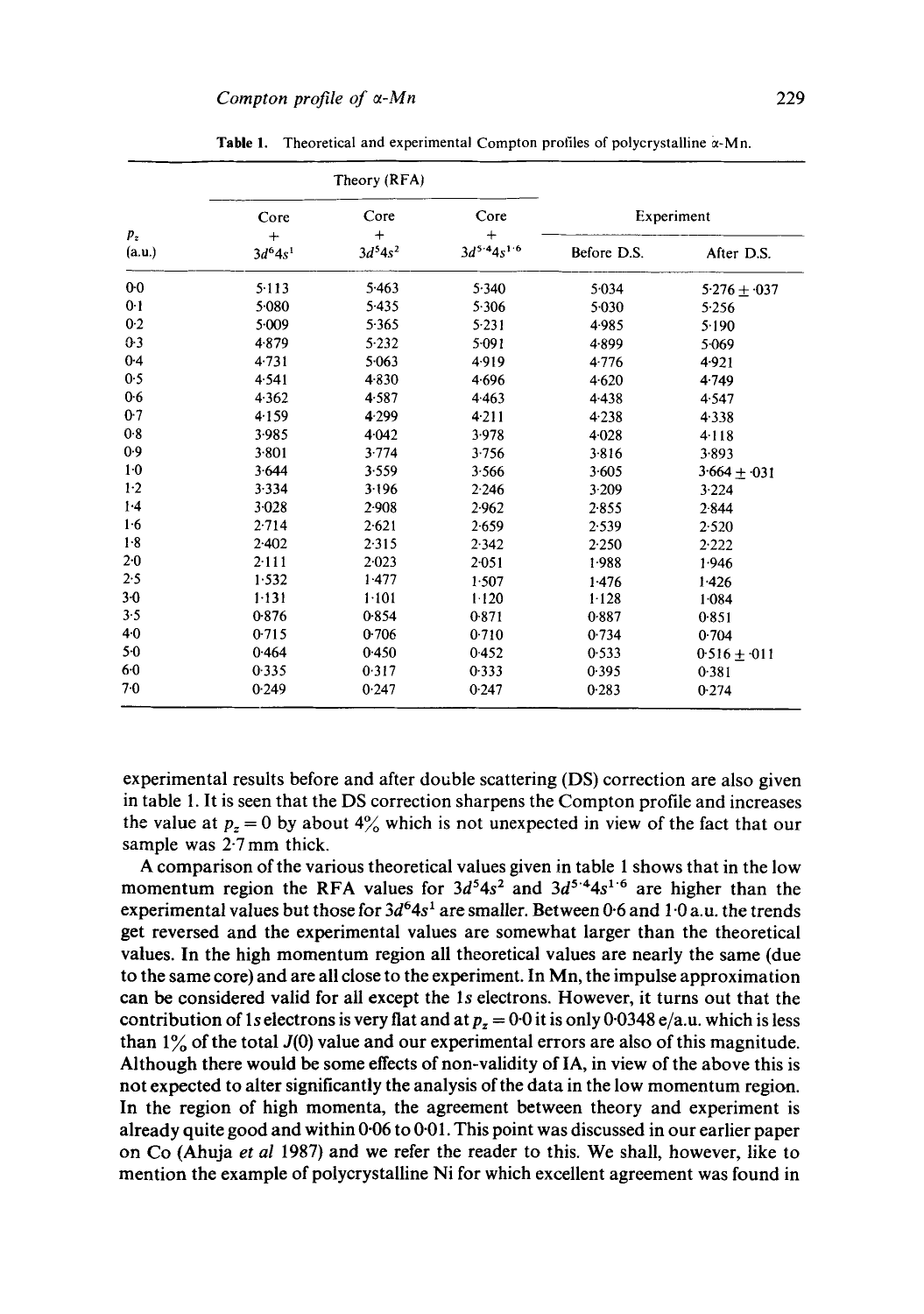

Figure 2. Difference  $\Delta J$  profiles for polycrystalline  $\alpha$ -Mn. The theory has been convoluted with the residual instrumental function.

the Compton profiles (better than  $0.5\%$ ) measured with 60 and 412 keV gamma rays (Manninen *et al* 1981 and Rollason *et al* I987).

In figure 2 we plot the difference between theory and experiment for the various calculations. It is seen that for  $3d^{5.4}4s^{1.6}$  configuration not only the difference in  $J(0)$  is small but even the overall deviations are small. In fact, we calculated  $\sum_{p_x=0}^{7} |\Delta J(p_x)|^2$  for all configurations and found it to be the lowest for this case. Thus this analysis suggests that  $3d^{5.4}4s^{1.6(\pm 0.1)}$  configuration is in better agreement with the experiment compared to other configurations and thus the 3d band occupancy from our work comes out to be 5.4  $\pm$  1. This estimate of d band occupacy is in good agreement with the value of Snow and Water (1969) for Mn obtained from an APW computation. It is, however, somewhat lower than the value of Das and Sahni (1986). It may be mentioned here that Gandhi and Singru (1981) have calculated the Compton profiles for a number of 3d metals (except Mn) using the RFA model for different *3d-4s* electron configurations. Their results showed that the J(0) values were almost the same in all 3d metals for a particular configuration. This constancy in  $J(0)$  had also been observed in the experimental data (Weiss 1973; Manninen and Paakkari 1974). Interestingly our J(0) value for  $\alpha$ -Mn (5.276  $\pm$  0.037) also lies in the range of values observed experimentally for other 3d metals. This seems somewhat surprising because Mn shows a distinct behaviour than its neighbours (Cr, Fe) which are both bcc metals with much larger cohesive energies. This closeness in  $J(0)$  values might be accidental also as the origin of constancy in J(0) still remains to be understood. However, Das and Sahni (1986) measured the  $J(0)$  value for  $\alpha$ -Mn considerably lower than our  $J(0)$  value (5.27). Their value for  $p_z = 5.0$  a.u. is 0.6 whereas our value is 0.516  $\pm$  0.011 and the theoretical value is only 0-45. It looks that their other values for  $p_z > 5.0$  a.u. may also be larger than ours.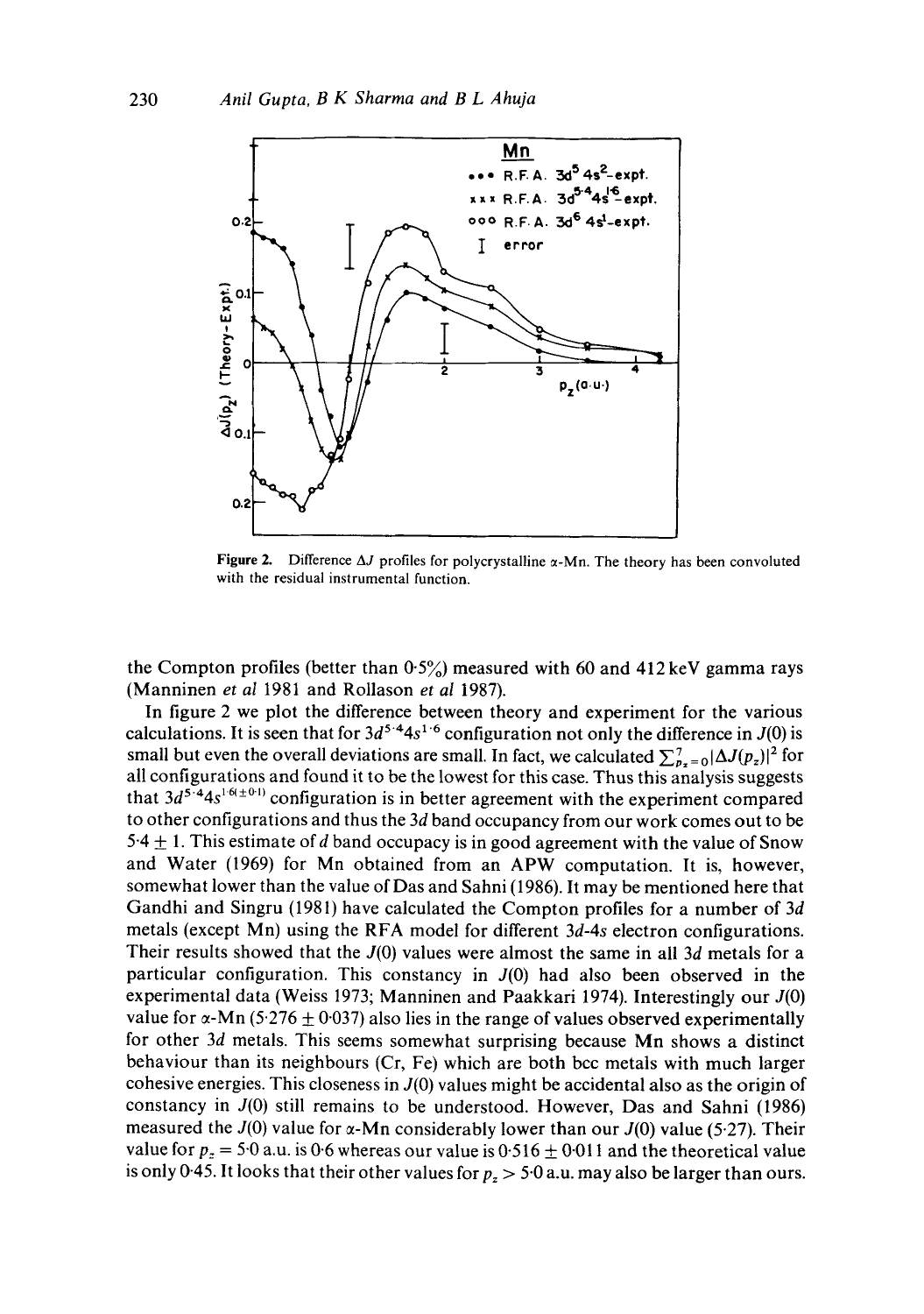As a consequence of normalization their low momentum values could be lower and hence the difference, Their large value in the high momentum region is probably due to improper DS correction and also instrumental resolution.

Next we consider the case of  $\gamma$ -Mn which has been investigated theoretically using the band structure method by Srivastava and Ojha (1984). We extended the RFA calculations to this phase also and considered two values of lattice constants ( $a$ ) because the value of a used by Srivastava and Ojha was  $6.543$  a.u. which is substantially smaller than 7.269 a.u. generally accepted for this phase (Pearson 1964). These results have been discussed in detail elsewhere (Gupta 1987) and hence we make only some general comments. It was observed that the values of Compton profiles calculated for fcc Mn with  $a = 7.269$  a.u., were nearly equal to those for bcc Mn discussed earlier when the same configuration was considered. This is in agreement with the earlier observation that Compton profiles show little sensitivity to crystal structure. It was also noticed that the RFA values were flatter than the band structure results and the effect of reducing a was to flatten the profile in the low momentum region. Unfortunately no experimental results are available for examining more closely the results on fcc Mn. However, this comparison suggests that the Compton profiles for  $\alpha$  and  $\gamma$  phases as obtained in the RFA model with so different crystal structures are almost the same. In the case of cobalt, Ahuja *et al* (1987) have found that  $J(p_z)$  values for hcp and fcc phases for  $3d^7$ 4s<sup>2</sup> cases were nearly the same. Thus a change of  $2\%$  observed in J(0) by Das and Sahni (1986) between  $\alpha$  and  $\beta$  phase of Mn is rather surprising and calls for further investigation. The number of holes in 3d band can also be determined from EELS (electron-energy-loss spectrum) and L-edge XANES (X-ray absorption near-edge structure) studies but the analysis has to be done carefully.

## **5. Conclusion**

In this paper we have presented experimental Compton profile for polycrystalline  $\alpha$ -Mn and compared this with theoretical results for different outer electron configuration within the RFA model. It is shown that the RFA model provides a good overall description of the total and valence electron profile. The most favoured electron configuration for  $\alpha$ -Mn is found to be  $3d^{5.4}4s^{1.6}$  in agreement with estimates of Show and Waber. This work highlights the efficacy of Compton scattering studies in metals having a complex structure. More measurements with other established techniques such as EELS, XANES can be expected to help in providing a clearer understanding of the electronic structure of Mn.

#### **Acknowledgements**

This work was partially supported by the Department of Atomic Energy (DAE), Bombay. We are grateful to Professors S Lokanathan, M P Saxena and A N Nigam for encouragement. One of us (BLA) is grateful to DAE for a fellowship. We are also thankful to Prof. C S Sharma, Director, Computer Centre, University of Jodhpur for permitting the use of computer for data analysis. Help provided by Drs H Singh, Sushma Arora and R P Tripathi and Mr S L Bhat is gratefully acknowledged.